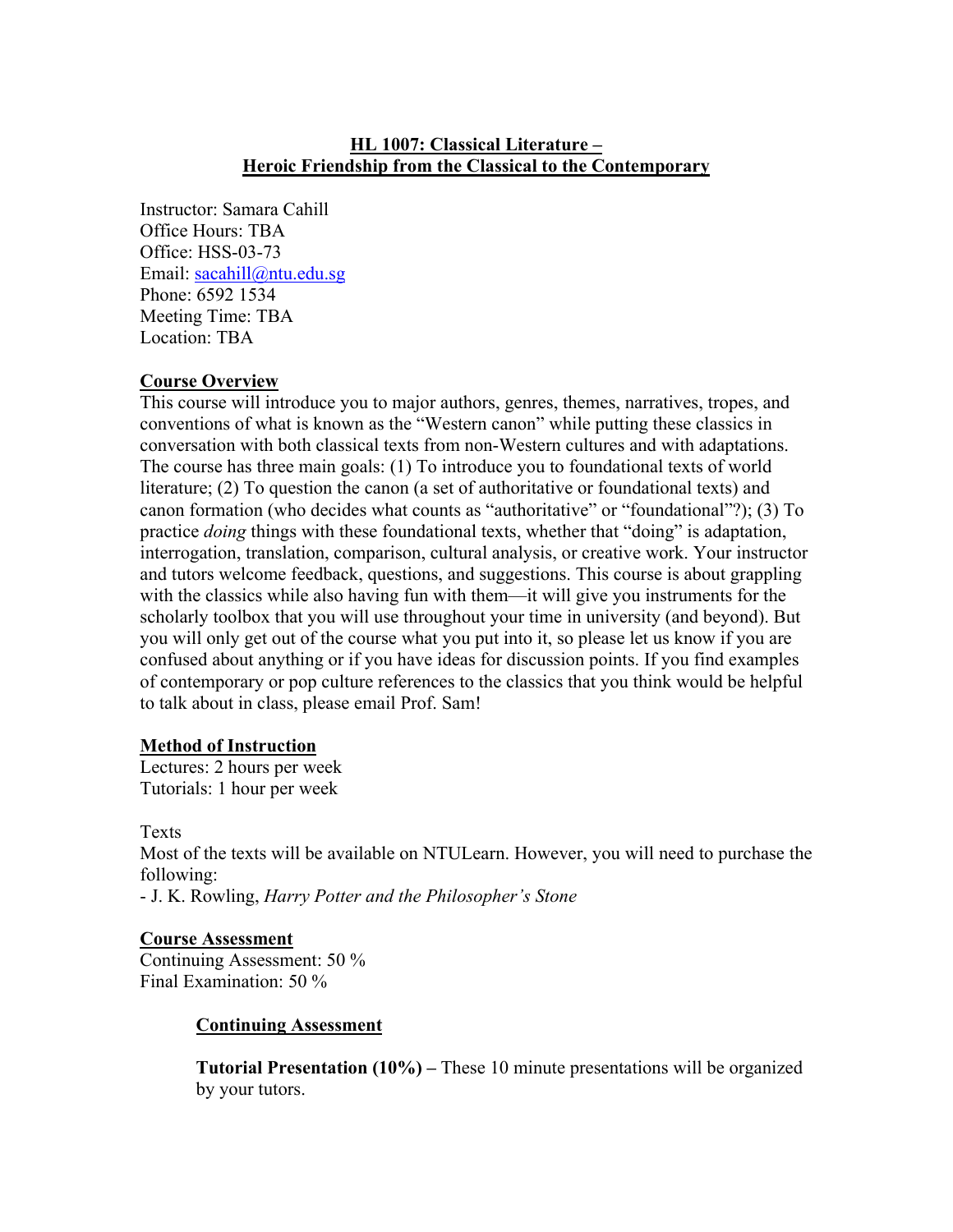**Midterm Project (10%)** –700-word (lower limit) essay comparing and contrasting the representation of friendship in two of the texts we have read. Essay must be written in MLA format and must include a Works Cited page with the class texts listed. Please submit **hard copies** to your tutors by 5pm.

**Final Essay (30%):** This 1500 word (lower limit) essay will be written in response to a list of prompts distributed to the class during week 7. You must cite and quote at least two  $(2)$  scholarly sources. Essay must be written in MLA  $8<sup>th</sup>$ edition format and include a Works Cited page. Please submit **hard copies** to your tutors by 5pm.

## **\*\*Warning: Plagiarism will not be tolerated and will result in automatic failure on the assignment\*\***

## **Course Schedule**

Week 1 Introductions, Syllabus, Canon Formation and Fanfic, Essay Writing/Plagiarism **Overview** 

Week 2

Thomas C. Foster, *How To Read Literature Like a Professor*, Chapter 5 (NTULearn)

Week 3 *Epic of Gilgamesh* (NTULearn)

Week 4 Excerpts from Homer, *The Iliad* and Edith Hamilton, *Mythology* (NTULearn)

Week 5 Plato, *The Symposium* (NTULearn) (in-class overview: How to write a persuasive academic essay; What is this thing called MLA? What is a "scholarly" source?)

Week 6 Excerpts from *Journey to the West* (NTULearn)

Week 7 Vyasa (?), Chapters 1-2, *Bhagavad Gita* (NTULearn)

**\*\*Midterm Projects Due: TBA by 5pm\*\***

**Midterm Recess**

Week 8